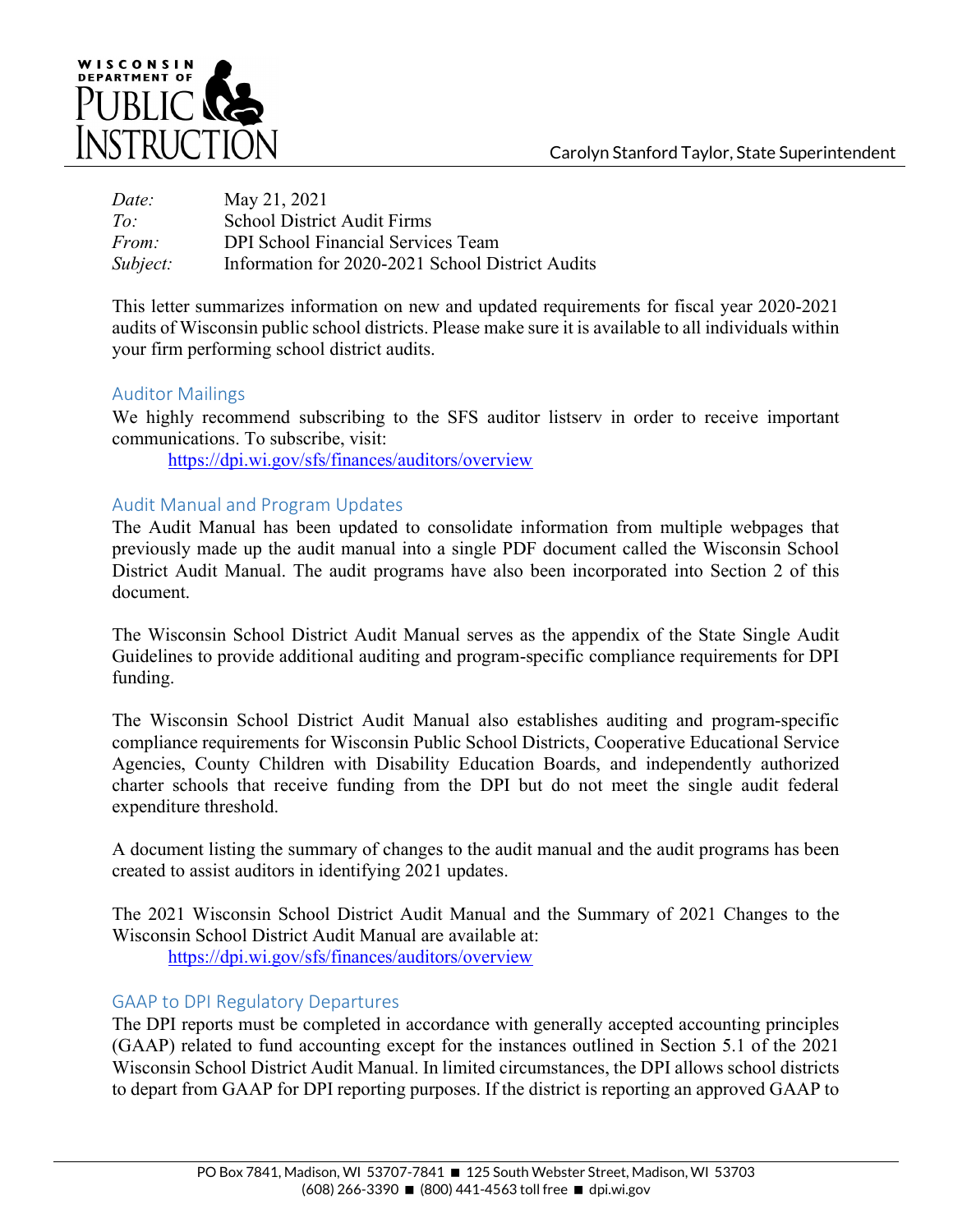DPI Regulatory Departure, the "Regulatory Fund Balance (DPI)" column of the PI-1506-FB must tie to the District's PI-1505 and the "Fund Statements Fund Balance (GAAP)" column of the PI-1506-FB must tie to the District's submitted fund financial statements. Additionally, the PI-1506- AC would report the regulatory balances as it must tie to the Districts PI-1505.

### State Single Audit Guidelines

The Wisconsin State Single Audit Guidelines information is available at: https://doa.wi.gov/Pages/State-Single-Audit-Guidelines-(SSAG).aspx

The Wisconsin State Single Audit Guidelines Main Document is available at: https://doa.wi.gov/budget/SCO/2015%20SSAG%20Main%20Document%20Revised%20 6-2016.pdf

Office of Management and Budget (OMB) Compliance Supplement

The 2021 OMB Compliance Supplement has not yet been released.

The 2020 Compliance Supplement and 2020 Compliance Supplement Addendum remain available at: https://www.whitehouse.gov/omb/office-federal-financial-management/

# Various Program & Payment Information

### General Aid Payment Information

The June  $21<sup>st</sup>$  aid payment reconciliation worksheet will be posted to the Aid Payment Information webpage. The worksheet summarizes the district's June general aid payments and any additional state aids withheld throughout the fiscal year as a result of open enrollment, choice and charter programs, revenue limit penalties, or other reasons. It is designed to assist with the proper recording of these payments and required adjustments. It will be available at: http://dpi.wi.gov/sfs/finances/aids-register/aid-payment-adj-exp

The worksheet will be updated after July 1 to reflect the delayed Equalization Aid payment and final 2020-2021 Open Enrollment amounts.

### Exempt Computer Aid

School districts will receive payments of aid for exempt computers from the Department of Revenue (DOR) on July 26, 2021. These payments are recorded as 2020-2021 Fund 10 revenue under source 691, along with a June 30, 2021 receivable in 715500 Due from State. Payment amounts will be posted when received from DOR at:

http://dpi.wi.gov/sfs/limits/computer-aid

### Early College Credit Program

Claims for the Early College Credit Program are open to districts through July 15. Because there are limited funds available for reimbursement, it is not possible for a district to estimate the associated revenue, nor to book a receivable at year end. WUFAR coding for this activity should be source 619 and project 445.

### TEACH Grants

The Wisconsin Department of Administration has TEACH grants available for school districts.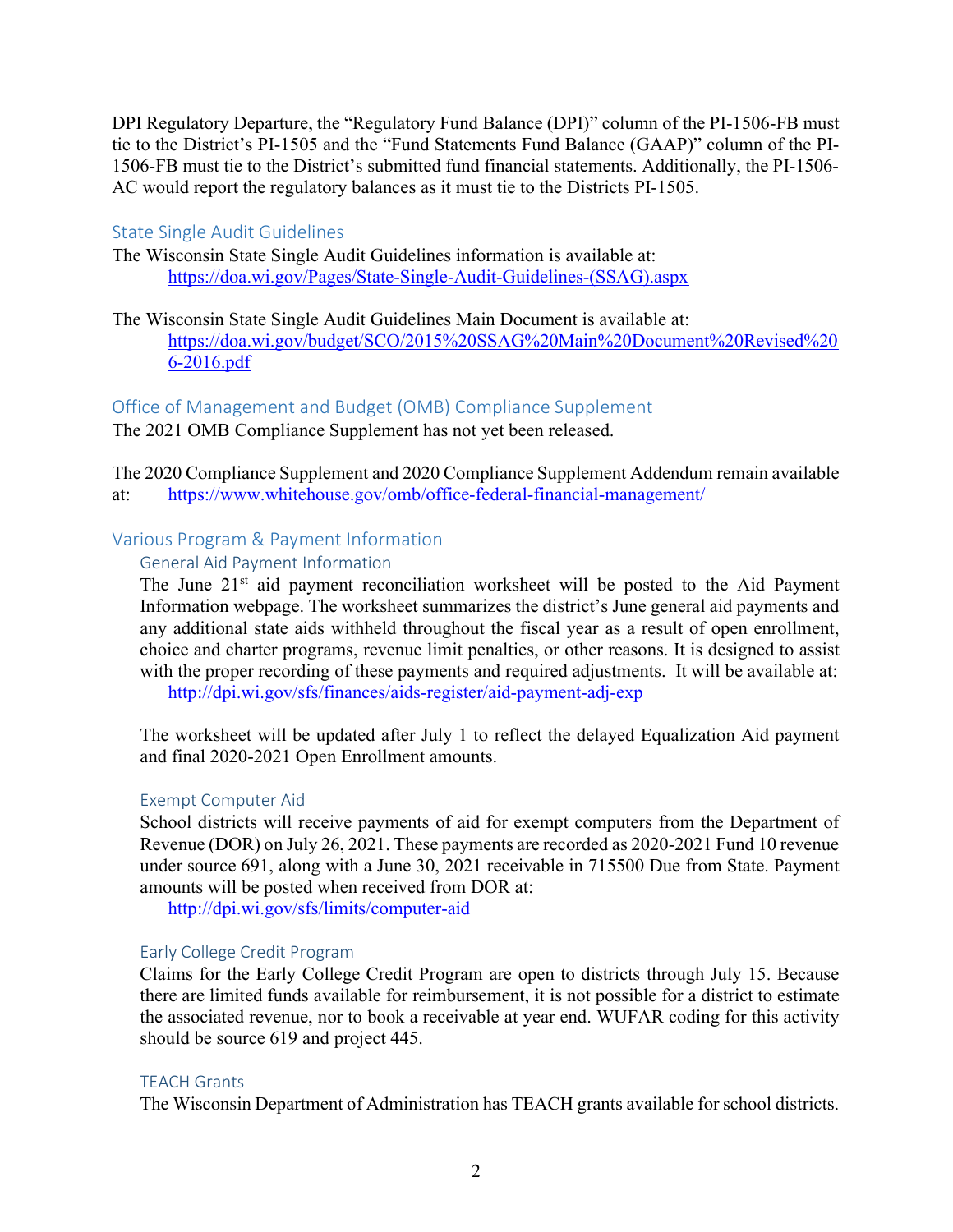These grants are not subject to the State Single Audit and therefore have no State ID Number. Revenues are recorded as source 699 if directly received by the district, or source 315 or 515 if passed through another district or CESA.

Teacher Training Grants should not be recorded in Funds 23 or 93. These were used to account for programs funded by the TEACH Wisconsin Board prior to 2012.

More information is available at:

http://teach.wisconsin.gov/

Details on the accounting for these grants, including proper coding, are available at: http://dpi.wi.gov/sfs/finances/wufar/accounting-issues-examples

# Medicaid School Based Services Program

The Wisconsin Department of Health Services (DHS) will provide a list of payments made between July 1, 2020 and June 30, 2021 for the School Based Services Program sometime after July 1, 2021 on the State Single Audit Guidelines (SSAG) website. This information is used to determine the amount of funding paid to each LEA also serves as a confirmation of payments by DHS. The SSAG website is at:

https://doa.wi.gov/Pages/State-Single-Audit-Guidelines-(SSAG)---2017.aspx

# GASB Statement 84 Implementation Journal Entries for SAFR Reporting

The implementation of GASB Statement 84 requires the restatement of beginning net position and/or fund balance. In the PI-1505 Annual Report, all beginning balances must tie to prior year ending PI-1505 balances. In the PI-1505, the district must record the amount of the restatement for GASBS 84 implementation as a revenue or expenditure in the current year using source or object 969 Other Adjustments instead of restating beginning balances. In the audited financial statements, the beginning balances must be properly restated and the source or object 969 adjustment must be removed.

District sample journal entries for implementing GASBS 84 in the PI-1505 can be found at: https://dpi.wi.gov/sites/default/files/imce/sfs/xls/gasb-84-je-template.xlsx

# GASB Statement 84 Implementation Guidance from FY20 Review

During our review of FY20 annual reports and audited financial statements in which district's implemented GASB Statement 84, the DPI noted the following items that required districts to make changes:

- Implementation in Fund 60 but did not review fiduciary activities in Fund 72.
- Implementation in Fund 72 but did not review fiduciary activities in Fund 60.
- Fund 72 presented as Special Revenue Fund in audited financial statements, but district books & annual still record using Fund 72.
- The prior period adjustment amount was not the July  $1<sup>st</sup>$  balance in Fund 60 and/or Fund 72.
- Districts that determined amounts in Fund 60 qualified as fiduciary continued to record a Due to Student Organization liability.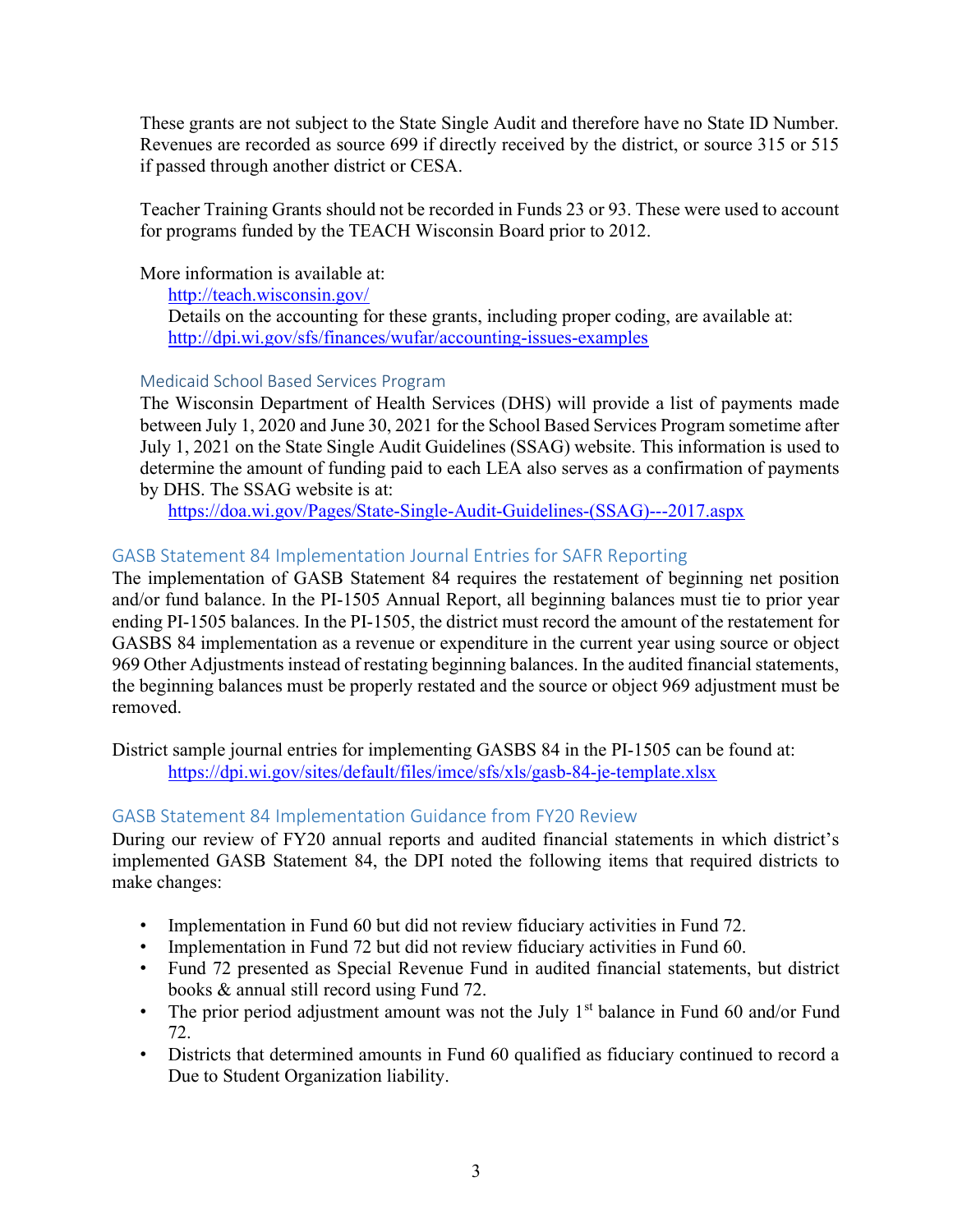The DPI expects the  $60L81x000$  (as of  $7/1$ ) -72E969 = 10R969 + 21R969 + 60R969 with certain amounts being zero depending on district circumstances. Auditors completing this check may avoid district and/or auditor changes requested from DPI during annual report review later. Additionally, the DPI expects districts to fully implement new standards and auditors to review implementation for accuracy.

We noted instances of the audit and the annual report not matching due to the previously mentioned items. The DPI expects GASB Statement 84 to be correctly implemented on the district books and annual report at end of FY21 with the audit and annual having matching ending fund balances.

# Self-Funded Insurance Footnote

Per Wisconsin Statute §120.14, the school district audit shall include information concerning the District's self-insurance plan, as specified by the commissioner of insurance. The Office of the Commissioner of Insurance (OCI) updated the information they would like included in the selffunded insurance footnote in FY20. The updated self-funded insurance footnote template can be found in Section 4.1 of the 2021 Wisconsin School District Audit Manual.

# Wisconsin Retirement System (WRS) GASB 68 and Local Retiree Life Insurance Fund (LRLIF) GASB 75 Information

The Department of Employee Trust Funds (ETF) will provide information to assist districts and auditors in implementing GASB 68 and 75 requirements for the WRS and LRLIF. This will include employer schedules, model note disclosures, required supplementary information, and model journal entries.

ETF's GASB 68 webpage is at:

https://etfonline.wi.gov/ETFGASBPublicWeb/gasb68.do ETF's GASB 75 webpage is at: https://etfonline.wi.gov/ETFGASBPublicWeb/gasb75Local.do

# Schedule of Expenditures of Federal Awards and State Awards

The AICPA's Governmental Audit Quality Center released Nonauthoritative Guidance on the Reporting of Certain COVID-19 Awards on an Accrual Basis SEFA. This non-authoritative document provides definitions, assumptions, and various illustrative scenarios related to certain COVID-19 awards to assist auditees and auditors in evaluating the facts and circumstances that lead to a determination of which fiscal year to report costs incurred on an accrual-basis SEFA.

Pass-through identifying numbers are required to be included on the Schedule of Expenditures of Federal and State Awards. A listing by entity of all federal and state awards paid by DPI with corresponding identifying numbers is available at:

https://dpi.wi.gov/sfs/aid/grant-programs/overview

Section 1.7.1 of the 2021 Wisconsin School District Audit Manual includes a requirement that the Schedule of Expenditures of Federal and State Awards include reconciling information on beginning and ending accrued receivables and/or unearned revenue, as well as cash received.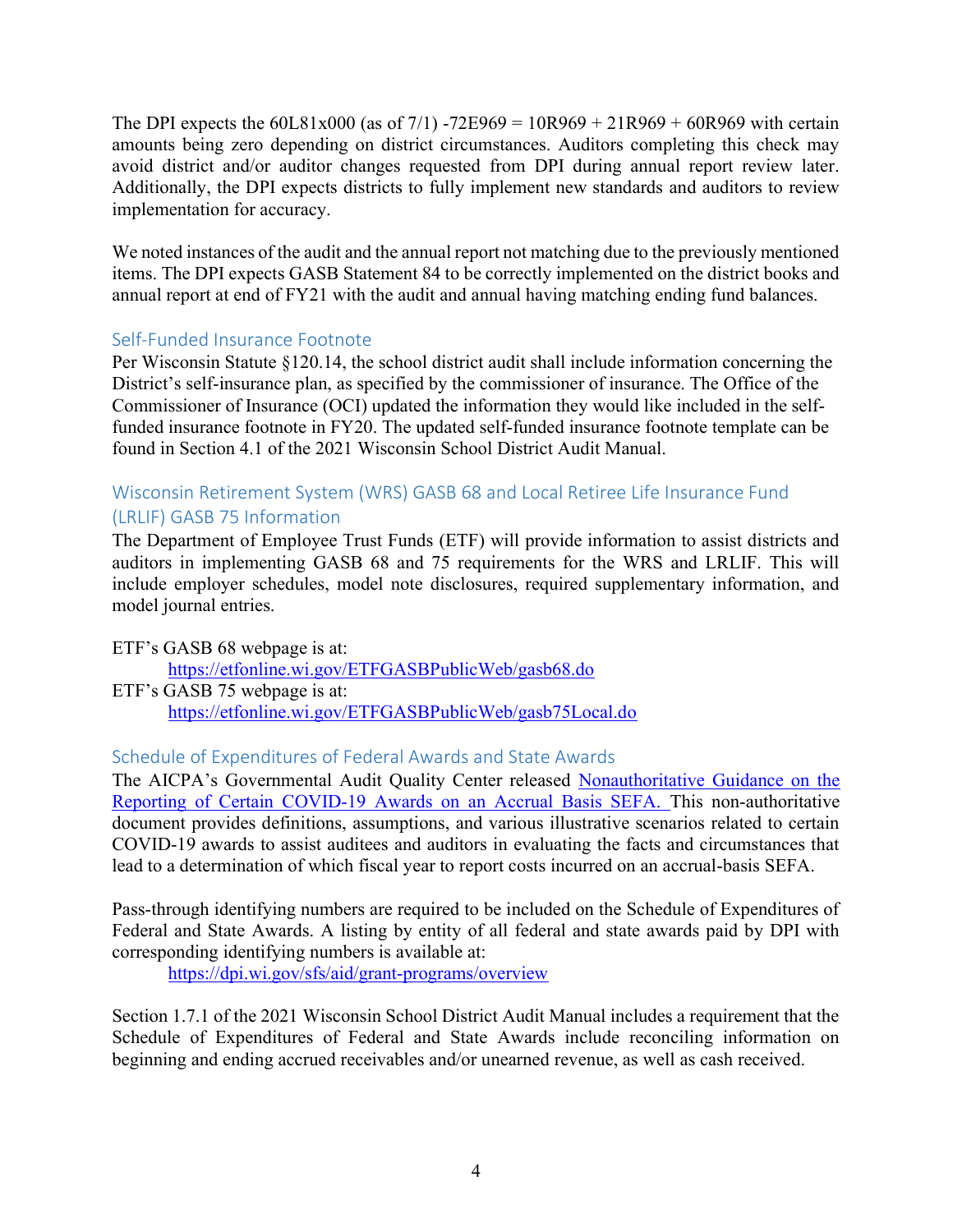### School Finance Reporting Portal (SAFR) Access

If there have been changes to the school districts you are auditing this year or in your firm contact information, email us at  $dpi$ in $@dpi.wi.gov$  so we can update auditor access to the SAFR reporting portal. SAFR is accessed at:

https://dpi.wi.gov/sfs/reporting/safr/overview

### WISEgrants Portal

Budgets and claims for most federal grants administered by DPI are submitted in the WISEgrants web portal. Claims automatically populate with the last approved budget. School districts have the ability to assign auditors user credentials to WISEgrants to review budgets and claims. A WAMS ID is required for WISEgrants access. Once you have a WAMS ID, contact the district about being assigned as a WISEgrants user.

WISEgrants is located at:

https://dpi.wi.gov/wisegrants/web-portal

The left side of the page has general and auditor-specific technical assistance.

### Individuals with Disabilities Education Act (IDEA) Maintenance of Effort (MOE)

The Special Education Team has information for reviewing IDEA's MOE requirement and the MOE monitoring utility in WISEgrants at:

http://dpi.wi.gov/sped/educators/fiscal/maintenance-of-effort

For questions related to an LEA's MOE compliance, contact Rachel Zellmer on the DPI Special Education Team at rachel.zellmer@dpi.wi.gov.

# Charter School Authorizer Reporting

Charter school authorizers are required to submit annually a report to the State Superintendent and the Legislature that includes all of the following:

- 1. An identification of each charter school operating under contract with the authorizer, each charter school that operated under a contract with the authorizer but had its contract nonrenewed or revoked or that closed, and each charter school under contract with the authorizer that has not yet begun to operate.
- 2. The academic and financial performance of each charter school operated under contract with the authorizer.
- 3. The operating costs the authorizer incurred while fulfilling its statutory duties, detailed in an audited financial statement prepared in accordance with generally accepted accounting principles.
- 4. The services the authorizer provided to the charter schools under contract with the authorizer and an itemized accounting of the cost of the services.

Please note that there is one GAAP based schedule that should be included in the district's audited financial statements.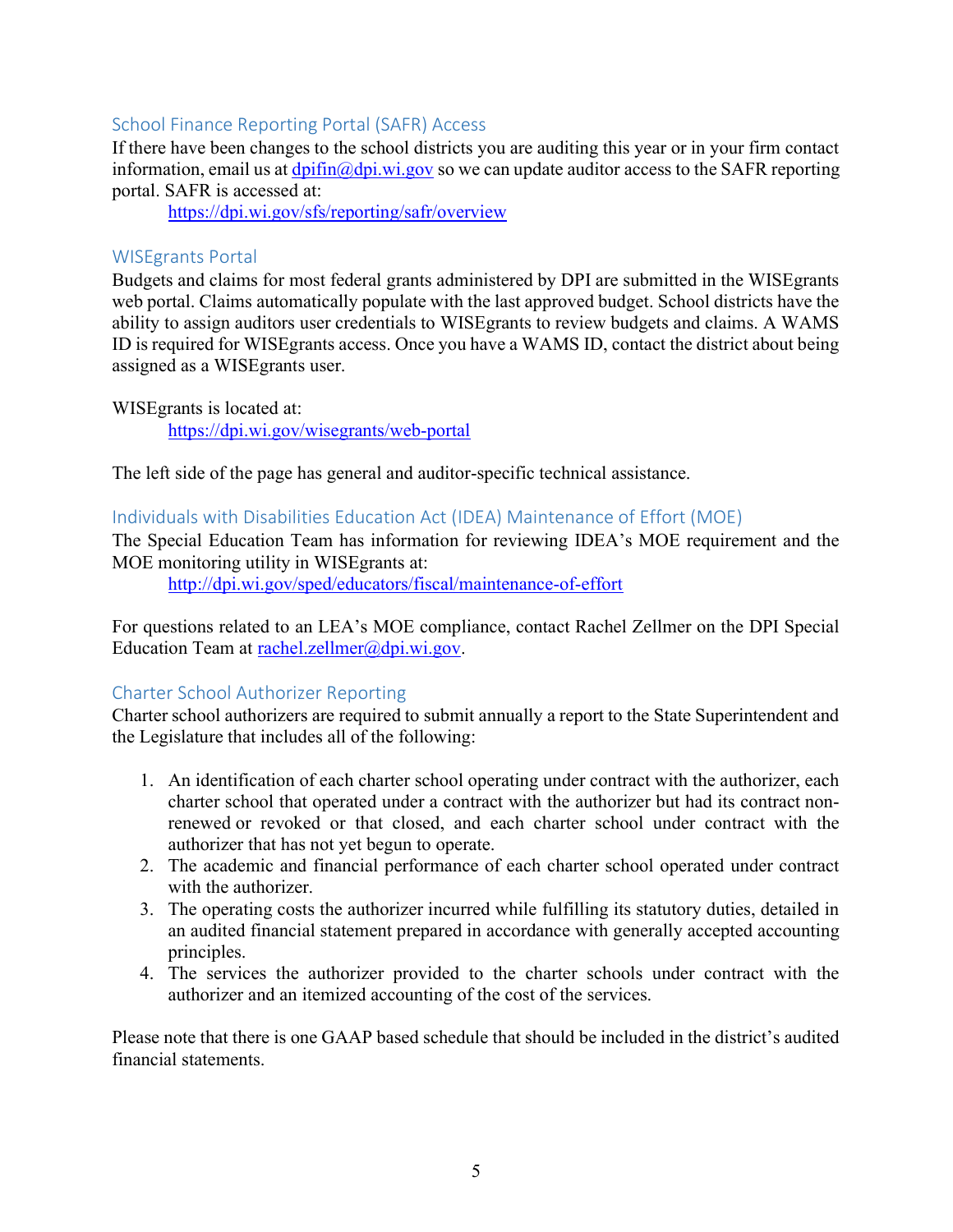Information for charter school authorizers, including a report template and technical assistance document, is located at:

https://dpi.wi.gov/sms/charter-schools/information-authorizers

# Corrective Action Plans

A corrective action plan to address each audit finding is required as part of the reporting package. Plans should include the name(s) of those responsible for the corrective action, what action is planned or a detailed listing of mitigating controls, and the plan's anticipated completion date. Corrective action plans are required in order for us to review and address the findings reported. If you or the district were asked for more information during our reviews of 2019-2020 findings reported as of June 30, 2020, please incorporate that information into any findings that reoccur in 2020-2021.

### Peer Review Letters

Auditors must undergo an external peer review at least once every three years and make the report available to granting agencies upon request. DPI reviews 551 peer review reports for all firms performing school district audits. If you have not submitted your most recent peer review report to DPI, please email it to dpiauditreports  $\omega$ dpi.wi.gov as soon as possible.

### Important Dates/Timeline

The timeline for 2020-2021 reporting is as follows:

| PI#/Report Title                                  | <b>Who Submits</b> | <b>Open Date</b> | <b>Due Date</b> |
|---------------------------------------------------|--------------------|------------------|-----------------|
| PI-1505-AC Aid Certification                      | <b>District</b>    | 7/12/2021        | 8/27/2021       |
| <b>PI-1506-AC Auditor Aid Certification</b>       | Auditor            | 7/12/2021        | 9/10/2021       |
| <b>PI-1506-FB Auditor Ending Fund Balance</b>     | Auditor            | 7/12/2021        | 9/10/2021       |
| <b>PI-1505 Annual Report</b>                      | District           | 7/12/2021        | 9/17/2021       |
| <b>PI-1505-SE Special Education Annual Report</b> | District           | 7/12/2021        | 9/17/2021       |
| <b>Special Education No Valid</b>                 | Auditor            | 7/12/2021        | 9/17/2021       |
| <b>License/Questioned Cost Worksheet</b>          |                    |                  |                 |
| <b>ESSA School Level Annual Report</b>            | District           | 7/12/2021        | 10/1/2021       |
| <b>Audited Financial Statement Report Package</b> | Auditor            | 7/12/2021        | 12/15/2021      |

NOTE: The opening dates of all reports and the PI-1505-AC Aid Certification due date listed in the slides of the DPI Update at the WICPA School District Auditor Conference were incorrect. The dates are correctly listed in this letter.

Audited financial statement report packages are submitted to dpiauditreports  $\omega$  dpi.wi.gov. They must include the following:

- Audited Financial Statements
- Single Audit Report, if issued separately
- Corrective Action Plans, if applicable
- Communication with Those Charged with Governance when "Other Matters" are included
- Management Letter, if applicable